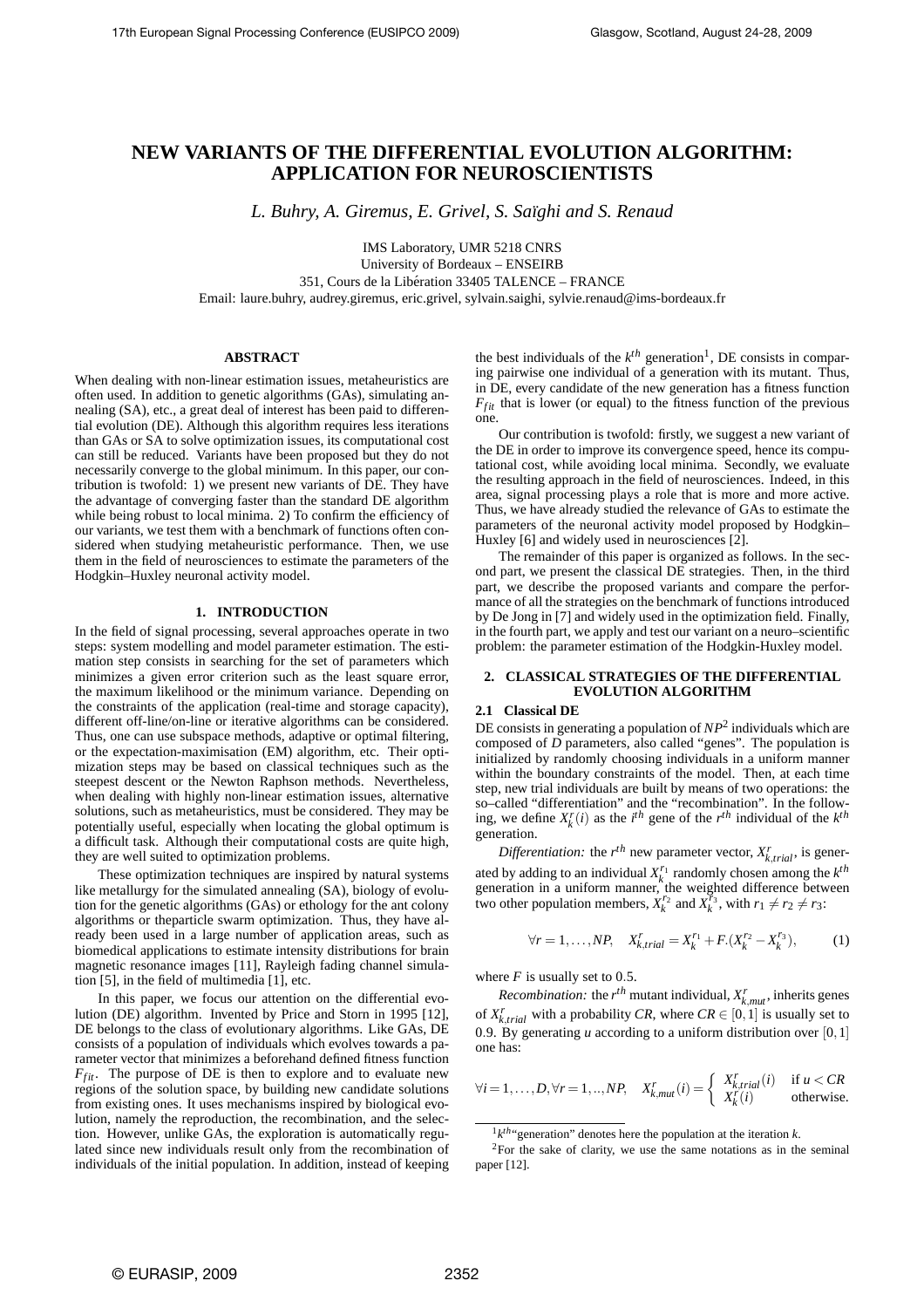Finally, a selection is carried out by comparing the fitness function values of  $X_{k, mut}$  and of  $X_k^r$ , respectively, as follows:

$$
X_{k+1}^r = \begin{cases} X_{k, mut}^r & \text{if } F_{fit}(X_{k, mut}^r) \le F_{fit}(X_k^r) \\ X_k^r & \text{otherwise} \end{cases}
$$

As for terminal conditions, one can either set the number of iterations *Niter* or define an upper bound on the fitness function value.

## **2.2 Other existing strategies**

Other strategies have been proposed for the last years [4]. They aim at speeding up the convergence by better choosing the differentiation direction  $X_k^{r_2} - X_k^{r_3}$  and the search region. Among them, an approach known as the *RAND/BEST* has been shown to improve the convergence speed. Its operates like the classical DE, except that the trial individual is generated as follows:

$$
\forall r = 1, ..., NP, \quad X_{k, trial}^r = X_k^{\min} + F.(X_k^{r_2} - X_k^{r_3}) \tag{2}
$$

where  $X_k^{r_2}$  and  $X_k^{r_3}$  are drawn randomly and uniformly among the population and  $X_k^{\min}$  denotes the individual of the  $k^{th}$  generation that minimizes the fitness function  $F_{fit}$ . According to [4], "it looks like a chaotical local search around the current best solution".

Another strategy consists in using the best individual and combining it with 3 other randomly chosen individuals – instead of using only 2. Here, this method is called the *RAND/MIN*. Thus, the  $r^{th}$  trial individual,  $X_{k, trial}^r$ , is generated as follows:

$$
\forall r = 1, \dots, NP, X_{k, trial}^r = X_k^{r_1} + F \cdot (X_k^{r_1} - X_k^{\min}) + F \cdot (X_k^{r_2} - X_k^{r_3})
$$
 (3)

In this case, the differentiation direction is  $X_k^{r_1} - X_k^{\min} + X_k^{r_2} - X_k^{r_3}$ . Although the computational costs of these methods are not greater than the complexity of the standard DE, the candidate that can be found may correspond to a local minimum. Indeed, by always using the best individual of the current population in the differentation step, the region of the global minimum may never be explored.

# **3. NEW VARIANT OF THE DIFFERENTIAL EVOLUTION 3.1 Description**

Although the above-mentioned variants of the DE improve convergence, they increase the chance to be trapped in a local minimum. Indeed, they tend to limit the exploration nearby the best individual of each generation. To overcome this difficulty, we propose to favor all the individuals yielding a high value of the fitness function as opposed to only considering the best one. For that purpose, at the differentiation step, we suggest drawing the individuals with a probability that is inversely proportional to the value of the fitness function for this individual. In this way, no computational load is devoted to exploring "uninteresting" regions of the solution space while diversity among the population is maintained. Let  $p_k^r$  denote the probability for individual  $X_k^r$  to be selected. We first consider the following definition for this probability:

$$
p_k^r = K.exp\left(-F_{fit}(X_k^r)\right),\tag{4}
$$

where  $K$  is a normalization constant, which is adjusted so that the sum of the elementarity probabilities equals 1 and that these probabilities define a multinomial distribution over the set of individuals. However, if the fitness function takes high values, all the probabilities  $p_k^r$  fall in the tail of the exponential function and have similar values. Therefore, the proposed approach is not discriminant enough. As an alternative to definition (4), we propose to assign the following probability to individual  $X_k^r$ :

$$
p_k^r = K'.exp\left(\frac{-\alpha.(F_{fit}(X_k^r) - F_{fit}(X_k^{\min}))}{F_{fit}(X_k^{\max}) - F_{fit}(X_k^{\min})}\right).
$$
 (5)

where  $K'$  is the normalisation constant and  $X_k^{\max}$  is the individual of the  $k^{th}$  generation that yields the maximal value of the fitness function. This formula deserves some commentaries.

- 1) By substracting  $F_{fit}(X_k^{\text{min}})$  and dividing by  $F_{fit}(X_k^{\text{max}})$   $F_{fit}(X_k^{\text{min}})$ , we make sure that the argument of the exponential function lies in the interval  $[-1,0]$ . This choice leads to probability values evenly spread in the interval [0, 1].
- **2)** The factor  $\alpha$  can be adjusted by the practitioner. For small values of  $\alpha$ , the resulting multinomial distribution tends to become uniform. On the contrary, if a too high value of  $\alpha$  is considered, the distribution tends to the dirac delta measure centered in  $X_k^{\min}$ . In this case, only the best individual has a chance to be selected.
- **3)** It should be noted that this definition bears similarity to the acceptance probability of the SA algorithm.

Our approach is expected to speed up convergence in the presence of local minima. More precisely, the *RAND/MIN* and *RAND/BEST* variants tend to explore only the region nearby the best individual which may be a local minimum. They still have a chance to escape thanks to the random generation of the search direction. However, it may take a lot of iterations. On the contrary, our technique can be seen as a parallel exploration of the regions which are the most likely to comprise the solution to the optimization problem. In this way, the global minimum is reached in less iterations.

In the next section, we compare 6 DE strategies: the classical DE, the *RAND/BEST*, the *RAND/MIN* and 3 proposed variants. 1) The *DE*<sub>variant</sub> consists in simulating individuals  $X_k^{r_i}$ , for  $i =$ 1,2,3,, in equation (1), according to the multinomial distribution described above. 2) In the variant of the *RAND/BEST* denoted as *RAND/BEST*<sub>*variant*</sub>, we replace  $X_k^{\min}$ , in equation (2), by an individual drawn according to the multinomial distribution whereas the two other individuals are uniformly drawn. 3) Finally, in the *RAND/MIN* variant referred to as  $RAND/MIN_{variant}$ , we replace  $X_k^{\min}$ , in equation (3), by an individual generated according to the multinomial distribution whereas the three other individuals are uniformly drawn.

#### **3.2 Results: comparative study on a benchmark of functions**

To evaluate the relevance of our variants, we suggest comparing the different strategies and variants of the DE on the set of functions belonging to the De Jong benchmark [7], also used in [4]:

$$
f_1(X) = \sum_{i=1}^{3} X(i)^2, -5.12 \le X(i) \le 5.12
$$
 (6)

$$
f_2(X) = 100(X(1)^2 - X(2))^2 + (1 - X(1))^2,
$$
  
-2.048 \le X(i) \le 2.048 (7)

$$
f_3(X) = \sum_{i=1}^{5} \lfloor X(i) \rfloor, -5.12 \le X(i) \le 5.12
$$
 (8)

$$
f_4(X) = \sum_{i=1}^{10} (i.X(i)^4 + \varepsilon_i), -5.12 \le X(i) \le 5.12
$$
 (9)

where  $\varepsilon_i$  is a white gaussian noise

$$
f_5(X) = \frac{1}{0.002 + \sum_{j=1}^{2} 1/(c_j + \sum_{i=1}^{2} (X(i) - a_{ij})^6)} - \gamma(10) -65.536 \le X(i) \le 65.536
$$

where  $|x|$  denotes the whole number portion of number *x*. The parameters are defined as follows:  $\gamma = 500$ ,  $c_j = 1 + j$ ,  $a_{1j} =$  $-16(\text{mod}(16,5) - 2)$  and  $a_{2j} = -16(\lfloor i/5 \rfloor - 2)$  where  $\text{mod}(x, y)$ means *x* modulus *y*. Note that  $f_1$  and  $f_2$  have a global minimum whereas  $f_3$ ,  $f_4$  and  $f_5$  have several local minima.

The simulation results presented hereafter are mean values computed from 50 runs of each DE algorithm. All the variants have been initialized identically to make a fair comparison. The 1*st* generation is uniformly distributed within the boundary constraints of each test function and the parameter  $\alpha$  has been set to 5.

First of all, as all the algorithms often yield approximately the same final values, we do not report those values in this paper.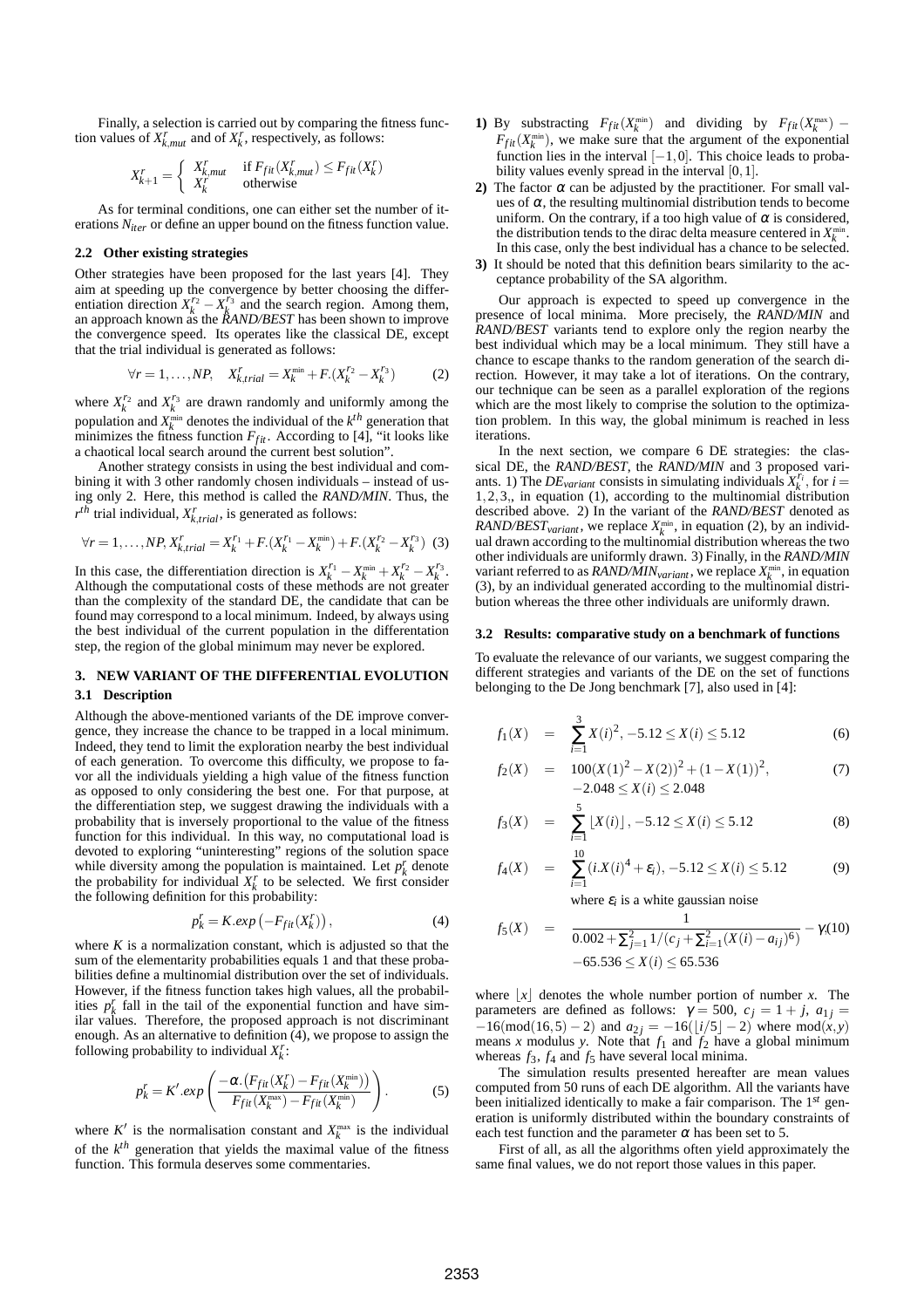To illustrate the behavior of the different algorithms, we have represented in figure 1 the average evolution of the fitness function over the iterations for functions  $f_1(X)$  and  $f_3(X)$ .

The functions  $f_1(X)$  and  $f_2(X)$  have a global minimum. In this case, the optimization algorithms have no chance to fall in local minima. Therefore, the variants *RAND/MIN* and *RAND/BEST* outperform the DE and the proposed variants, as expected. However, it should be noted that our variants converge faster than the classical DE because instead of blindly exploring the solution space, they favor the regions nearby the best individuals of each generation. To illustrate this remark, figure 2 represents different generations of individuals for the classical DE and its variant, the *DEvariant* . After 20 iterations, we can observe that, with the variant, the candidate parameter vectors are very close to each other and to the true optimum of  $f_2(X)$ . On the contrary, when considering the standard DE, the parameter vectors are more scattered.

As for the function  $f_3(X)$ , it has several local minima. For this difficult optimization issue, the *RAND/MIN* and *RAND/BEST* do not converge to the optimal solution since they are trapped in local minima. On the contrary, the classical DE as well as the variants *DEvariant* and *RAND/BESTvariant* reach the global minimum. It should be noted that it takes far less iterations for the *DEvariant* to converge than for the classical DE.

To test the robustness of the proposed approaches, we have evaluated their convergence speed for all the functions of the De Jong benchmark. Table 1 summarizes the number of iterations required for  $\left\{ \left( f_i(X_k^{\min}) - \min(f_i) \right) / \left( f_i(X_1^{\min}) - \min(f_i) \right) \right\}$ <sub>*i*=1,2,3,4</sub> to reach the value  $10^{-4}$ , where min $(f_i)$  is the minimum of  $f_i$  and  $f_i(X_1^{\text{(min)}})$  is the minimal value of the fitness function for the 1<sup>st</sup> generation. We can see in table 1 that our variants are on average better than the standard DE in terms of convergence speed. For the functions that have a global optimum like  $f_1$  and  $f_2$ , they are slower than the *RAND/BEST* and *RAND/MIN* strategies. However, when the functions have local optima, the classical strategies tend to fall in local minima (see fig 1) and fail to retrieve the global minimum. For instance, for the function *f*3, the *RAND/BEST* and the *RAND/MIN* do not converge 44 out of 50 runs and 45 out of 50 runs, respectively. On the contrary, our variants manage to find the global minimum. To conclude, on the benchmark of functions, our variants converge faster than the classical DE and are more robust to local minima than the *RAND/MIN* and *RAND/BEST* implementations. Indeed, in the presence of local minima, the *RAND/BEST* and *RAND/MIN* may never reach the optimal solution because their explorations are centered around the best individual of each generation which may be far from the optimal solution, especially when dealing with local minima. On the contrary, the proposed variants are more efficient by searching in parallel in different "interesting" regions of the solution space. In the next section, we use these algorithms to retrieve the parameters of Hodgkin–Huxley biophysical model from electrical recordings carried out on a neuromimetic circuit.

|                              |     | t2 | T3  | T4 | Ť5 |
|------------------------------|-----|----|-----|----|----|
| DE                           | 24  | 25 | 82  | 36 | 43 |
| $DE$ <sub>variant</sub>      | 15  | 19 | 35  | 19 | 25 |
| <b>RAND/MIN</b>              | 12. | 13 |     | q  |    |
| RAND/MIN <sub>variant</sub>  | 14  | 17 |     | 11 | 32 |
| <b>RAND/BEST</b>             |     | 9  |     | q  |    |
| RAND/BEST <sub>variant</sub> | 17  | 20 | 123 | フフ | 71 |

Table 1: Number of iterations required to reach the value  $10^{-4}$ . Mean value over 50 simulations. - : the strategy does not converge.

## **4. APPLICATION TO A NEUROSCIENTIFIC PROBLEM 4.1 Context**

For the past few years, a great deal of interest has been paid to neurosciences, especially neuromorphic engineering. This topic is at the intersection of various fields such as biology, physics and signal processing. Its purpose is to design autonomous robots, artificial sensory and neural systems, etc. It plays a key role in biomedical



Figure 1: Evolution of  $f_1$  and  $f_3$  versus neperian logarithm of the number of iterations. Plain lines: classical DE strategies, dashed lines: associated variants.

and robotics. Indeed, neural implants have been made to alleviate the undesirable effects of the Parkinson desease and the epilepsy. Another example is the use of bionic arms for amputees. They are connected and controlled by the remaining nerves.

In this section, we focus our attention on approaches that make it possible to characterize and to simulate the neuronal electrical activity. The electrical activity of a neuron is the consequence of the diffusion of ionic species, such as potassium and sodium, through its membrane, see figure 3B. As an example, figure 3A provides eight neuronal spikes recorded thanks to a micro–electrode.

In 1952, Hodgkin and Huxley introduced a model establishing an analogy between electronical circuits and biological phenomena. See figure 4. This formalism leads to a set of differential equations describing the ionic flows with unknown parameters corresponding to ionic conductances for instance. At the same time, Hodgkin and Huxley proposed a method to estimate the parameters of their model from the activity of biological neurons. This method, known as voltage–clamp [6], is still widely used to estimate the parameters of ionic channel models in a neuron. However, this method is based on several approximations which allow for the model parameters to be estimated. Nevertheless, when dealing with the time constants of the set of differential equations, the estimation accuracy has to be improved [10]. In particular, it is difficult to "accurately" estimate the time constants of the model. As an alternative, one can jointly estimate all the parameters of a single ionic channel by finding the minimum of a fitness function  $F_{fit}$ . Thus, studies have been carried out to estimate the Hodgkin–Huxley (HH) model parameters from biological recordings. J. L. Madden et al. have used the Levenberg–Marquardt method [9] or a gradient–descent approach [3]. However, the estimations obtained with those methods can correspond to a local extremum of the cost function. More recently, in [2], we proposed to use metaheuristics to estimate the HH model parameters.

## **Hodgkin–Huxley neuron model**

When dealing with the HH model, leak current and two ionic species such as potassium and sodium can be considered. The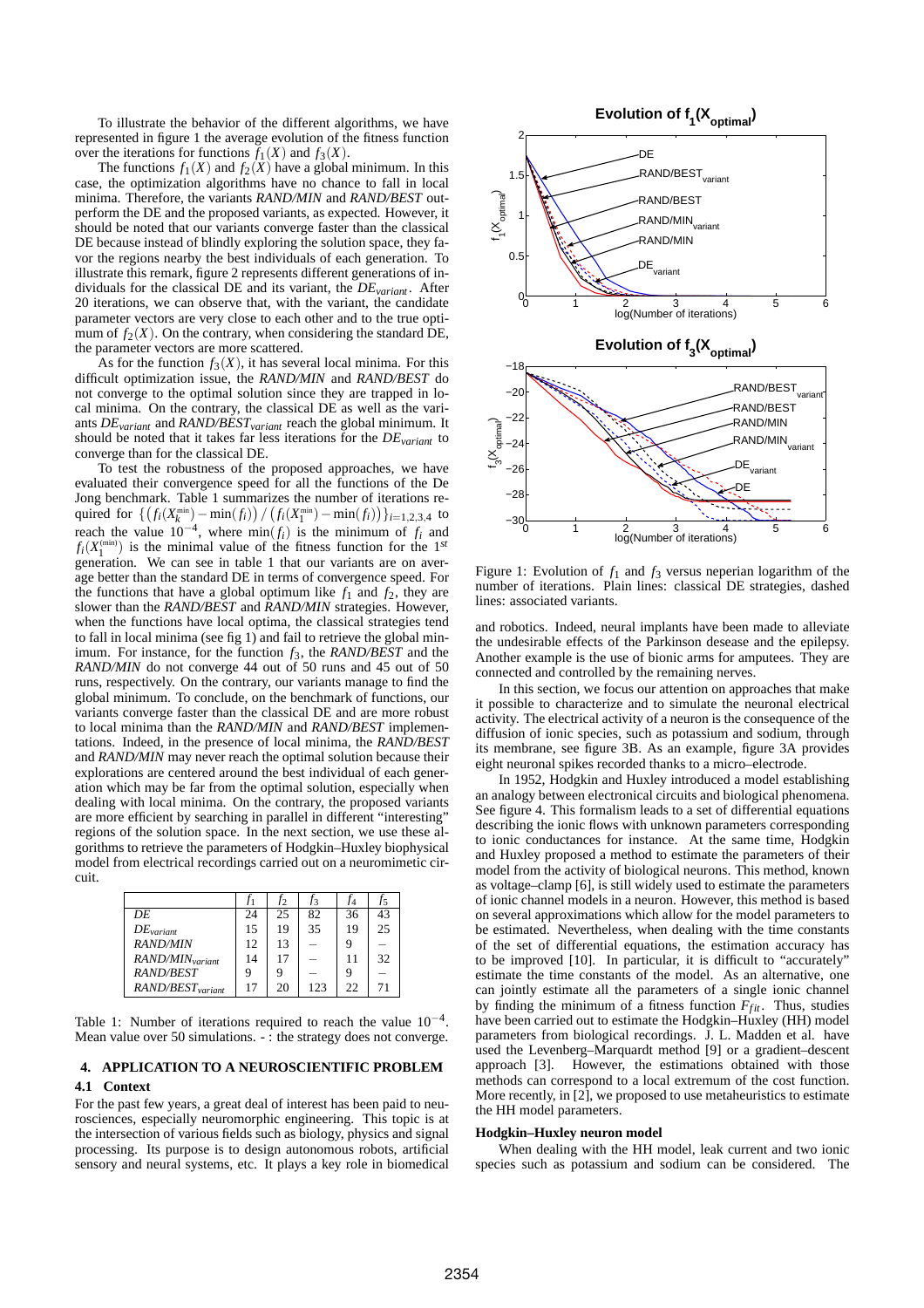

Figure 2: Evolution of scatter plots for *f*<sup>2</sup> with standard DE and the  $DE_{variant}$ . The initialization is the same for both algorithms; the final distribution is almost the same for both. Only the final distribution obtained with the classical DE appears. The cross  $\times$ represents the optimal set of parameters.

equivalent electrical circuit is represented in figure. 4.

The current flowing across the membrane is integrated on the membrane capacitance,  $C_{\text{mem}}$ , as follows:

$$
C_{\text{mem}}\frac{dV_{\text{mem}}}{dt} = I_K + I_{Na} + I_{\text{leak}} + I_S \tag{11}
$$

where  $V_{\text{mem}}$  denotes the membrane potential,  $I_S$  an eventual stimulation or synaptic current and  $I_K$ ,  $I_{Na}$ ,  $I_{leak}$  the potassium, the sodium and the leak currents respectively. These latter satisfy the following equations:

$$
I_K = g_K n^4 (V_{\text{mem}} - E_K) \tag{12}
$$

$$
I_{Na} = g_{Na}m^3h(V_{\text{mem}} - E_{Na})
$$
 (13)

$$
I_{\text{leak}} = g_{\text{leak}} (V_{\text{mem}} - E_{\text{leak}}) \tag{14}
$$

where  $\{g_i\}_{i=K,N_a}$ , leak is the maximal conductance value,  ${E_i}_{i \in K, Na,$  leak is the ion–specific reversal potential, and *n*, *m* and *h* represent the so–called activation term of the potassium channel, the activation term and the inactivation term of the sodium channel respectively. Those terms are dynamic functions describing the permeability of the membrane channels to the ion considered. In addition, they all satisfy the following differential equation:

$$
\tau_x \frac{dx}{dt} = x_{\infty} - x \quad \text{where} \quad x = n, m, h \tag{15}
$$



Figure 3: A: recording of membrane voltage *VMEM*. B: scheme of a neuron membrane.



Figure 4: Scheme of equivalent electrical circuit of a neuron.

where  $\tau_x$  denotes the time constant for the convergence. It should be noted that, when the time *t* increases to  $+\infty$ , *x* converges towards  $x_{\infty}$  which is a sigmoid function of  $V_{\text{mem}}$ .

$$
x_{\infty} = \frac{1}{1 + exp\left(\frac{\mp (V_{\text{mem}} - V_{\text{offset}_{x}})}{V_{\text{slope}_{x}}}\right)}
$$
(16)

where  $V_{\text{offset}_x}$  denotes the sigmoid offset and  $V_{\text{slope}_x}$  the sigmoid slope. The sign before  $(V_{\text{mem}} - V_{\text{offset}_x})$  is – for the activation term and + for the inactivation.

Considering the set of differential equations (1–6), 15 parameters have to be estimated in order to define the HH model. Thus, we define three vectors storing the unknown parameters:

$$
X_K = [g_K \tau_n E_K V_{\text{offset}_n} V_{\text{slope}_n}], X_{\text{leak}} = [g_{\text{leak}} E_{\text{leak}}],
$$
  

$$
X_{Na} = [g_{Na} \tau_m \tau_h E_{Na} V_{\text{offset}_m} V_{\text{offset}_h} V_{\text{slope}_m} V_{\text{slope}_h}].
$$

 $X_K$ ,  $X_{Na}$  or  $X_{leak}$  represent the *X* vector used in the section 2. **System :** the integrated circuit (IC) designed by our group [10] reproduces in real–time the electrical activity of a neuron following the HH formalism. For a given set of parameters, we record individually each ionic channel response by applying different step values, denoted stim, on the membrane voltage.

To find the parameters of the HH model, the estimation method can be applied separately on each ionic channel. Here, we will focus our attention on the potassium channel. Since the leak current  $I_{\text{leak}}$ can be obtained by solving the affine equation (4),  $g_{\text{leak}}$  and  $E_{\text{leak}}$  can be estimated thanks to a linear regression. The parameter estimation of potassium requires more complex techniques such as DE because of the strong non–linearities of its equations.

During 50*ms* (biological real-time, with a sampling period of 0.01 $ms$ ) we record independently the currents, denoted  $I_{\text{reference},K}$  and  $I_{\text{reference},Na}$ , after applying successive steps values on the membrane voltage. Then, we apply a discretization<sup>3</sup> to the HH model equations with the estimated parameters to obtain an analytical expression of the currents, denoted  $I_{\text{software}}$ .

<sup>3</sup>Approximation of partial difference by :  $\tau_x \frac{x_n - x_{n-1}}{\Delta_t} = x_\infty - x_n$